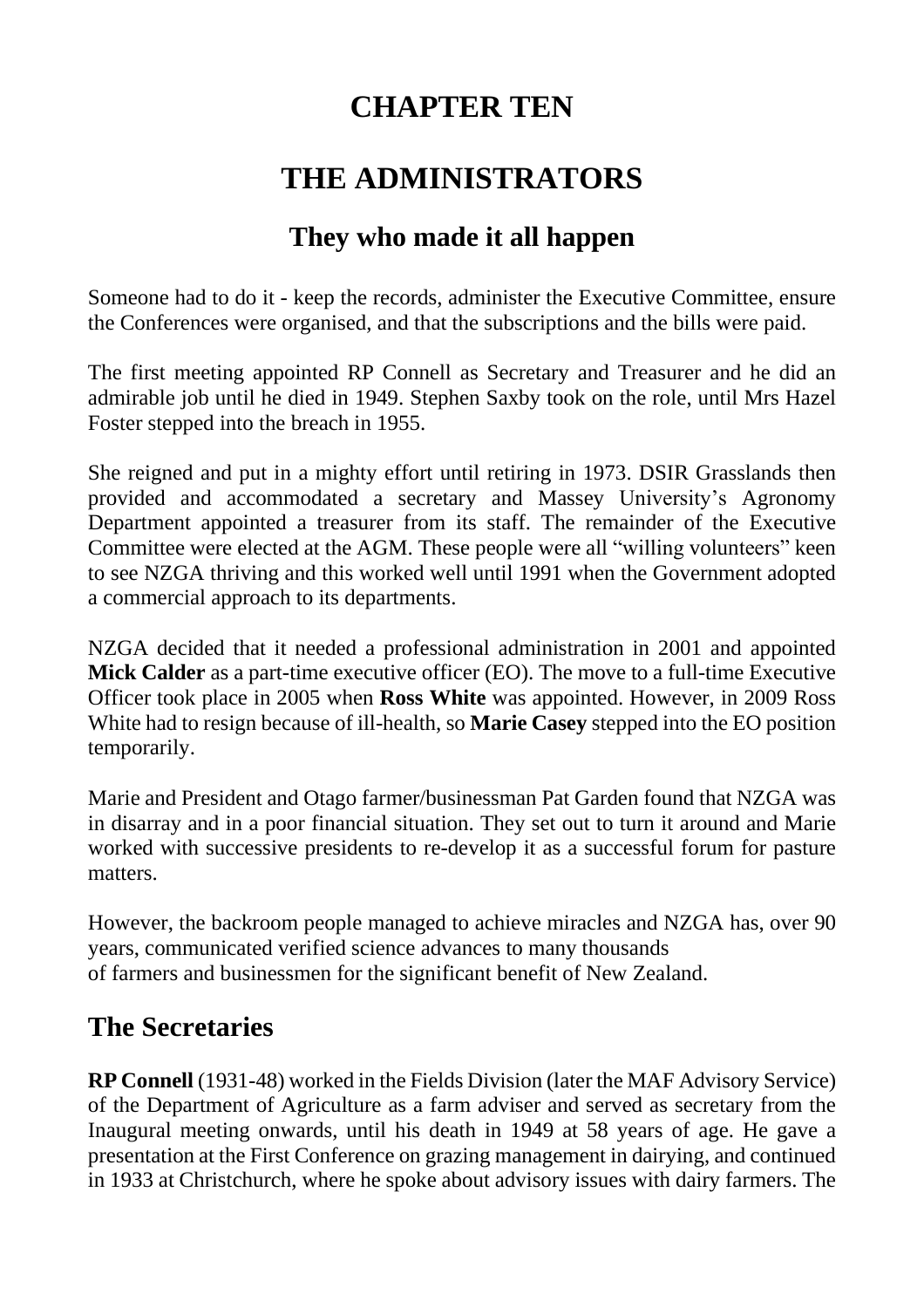next year he presented an address on pastures for pigs and in 1936, a paper on supplementary feeding of dairy cows. In 1937 at Dunedin, Richard Connell joined with colleague Ivor Elliot, a future NZGA President, to present findings from an agricultural survey of Hawke's Bay. At the next conference Richard Connell presented yet another challenging paper on the changes in land use in recent years, especially with regard to topdressing and pasture renewal. His final presentation was in 1948, after moving to Christchurch as the field superintendent in charge of the advisory service, so discussed the pasture farming situation in that region. Thus in the period before his death, he covered a broad range of subjects in the papers he gave at nearly all the conferences, in addition to organising these events and making them run smoothly.

**Stephen Saxby** (1948-54) proved to be an able successor to Richard Connell. In 1948, Stephen Saxby had been appointed as an assistant agrostologist (grass specialist) at the Plant Research Station in Palmerston North. He worked with Bruce Levy when the latter was investigating the different types and strains in ryegrass and white clover.

In 1936 he rejoined the Department of Agriculture as an instructor in agriculture, based in Dunedin; and in 1945 Saxby was appointed as an agrostologist in the Department of Agriculture in Wellington. He was promoted to Assistant Director of the Department of Agriculture's Extension Division in 1957.

Stephen Saxby joined NZGA at the 1933 Conference in Christchurch and took a active part in its continued progress. When he was Secretary from 1948 to 1954, he boosted its membership impressively, from 268 in 1950 to 784 in 1954.

He went on to serve as President in 1956-57 and as Organising Secretary for the 7th International Congress held in Palmerston North, ensuring its great success. Stephen Saxby received the Inaugural NZGA Award in 1957 and was later elected as a Life Member.

So far as we know, **DJ Glue** (1954-55) and **Russ Scott** (1955-57) were in the Department of Agriculture's Head Office, and they passed on the NZGA work to their secretary **Mrs Hazel Foster**. She did such a good job that she was elected to the post instead.

**Hazel Foster** (1957-73) was a temporary clerk in the Wellington Head Office of the Department of Agriculture during the 1950s. Her husband died and she missed him dearly, so she tolerated the male-dominated office work to help her to surmount her grief.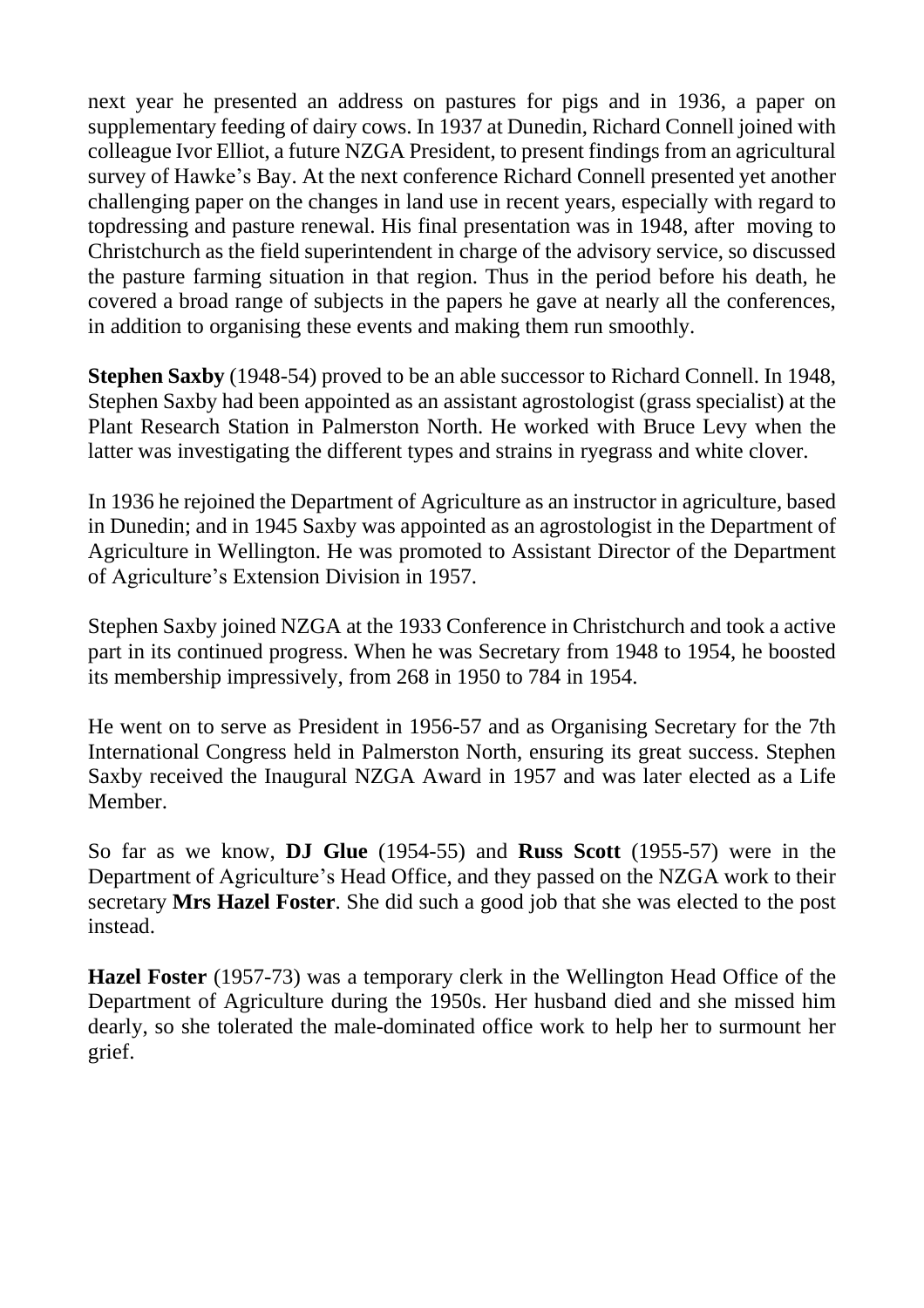

*Hazel Foster*

Nearly all that extra workload fell upon Hazel, so she tackled the NZGA administration and being alone, she often worked in her Central Wellington office alone through the weekend. She organised the annual conferences and all communication associated with them.

During a weekend she often wrote more than 50 letters in her neat, easily-read handwriting. She was Secretary, Treasurer and Editor as well as conference organiser, and all were done in addition to her regular MAF work.

Sadly, she had to tolerate harassment from her male colleagues during those years. She would arrive at the office on a Monday morning to discover that all her files boxes had

been emptied into a heap on the floor. However, she persisted with her effort and She held the secretary's position until 1973, well after she had retired from what had become the Ministry of Agriculture and Fisheries (MAF).

In 1970, NZGA funded her attendance at the Tenth International Grassland Congress held in Surfers Paradise, Australia. Later she undertook a tour in Japan, where she was given VIP treatment.

NZGA made Hazel a Life Member, presenting her with an engraved clock that she had beside her to the end. In retirement Hazel continued to write personally every year to the NZGA President, Secretary and Treasurer just before each annual conference. She told me that she followed the daily events by reading her conference programme and afterwards, the Conference Proceedings. Hazel lived to her late eighties but she suffered from failing health and died in January 1991.

Once the NZGA concept of hosting the headquarters in Palmerston North had been established, the retired head of MAF Advisory Services, **Angus Burgess** (1973-77) took on the role. However, he wasn't accustomed to handling card files, and one day he dropped the Membership Box containing all the cards, which Treasurer Ted Roberts had just painstakingly sorted. Ted was not amused!

**Howard Bezar** (1977-81) took over the position. Howard had recently been appointed to a new position of liaison officer at Grasslands, to handle the increasing need of science promotion. He was a very effective communicator and doubled the NZGA membership from 400 to 800 in the time he was Secretary. But Howard was headhunted by DSIR Crop Research Division in Lincoln, and was offered far more leeway than Ray Brougham had allowed him in the role, so he moved south. Sadly, Howard was killed in a small plane crash at Christchurch Airport some years later.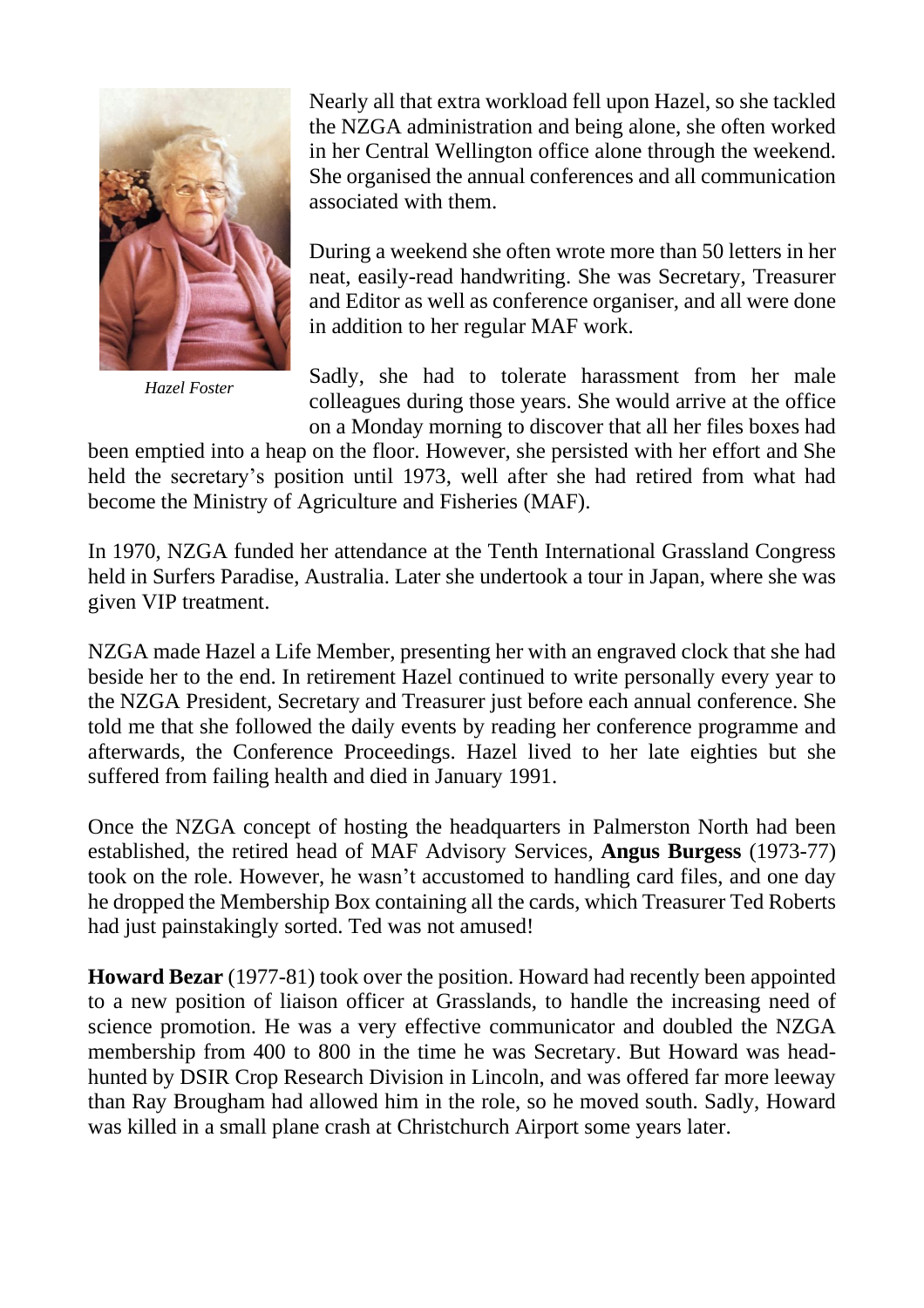**Deric Charlton** (1981-84) took on the NZGA Secretary in April 1981. Grasslands Agronomy group leader John Lancashire asked him to become NZGA Secretary; at the



*Deric Charlton*

same time, his wife Patricia became its publications officer.

Deric paused his research work for six months to learn the Secretary's role and NZGA flourished with the team effort at Palmerston North - the Association membership rose to a peak of 1500 in the next three years.

He developed the Conference Digest, comprising popular summaries of all the papers, and a guide to organising the conference for others to follow. Deric was joined in 1983 by an assistant secretary, his Grasslands colleague Derek Woodfield; and with Massey's Alec Chu as treasurer, the NZGA funds increased from a low base to a healthy status.

After three years Deric was elected to the NZGA Executive Committee and in 1987 he served as President. He was made an Honorary Life Member at Hanmer Springs in 1994.

**Derek Woodfield** (1984-87) took over as Secretary in 1984. He had excelled in his degree at Lincoln and was appointed to the Plant Breeding Group at DSIR Grasslands in 1982 to breed clovers.

He soon became an NZGA enthusiast and was appointed as Assistant Secretary in 1983, and then served as Secretary before heading to the USA to study for a doctorate in Wisconsin. Derek served as President in 2002 and was elected



*Derek Woodfield*



*Marges Knighton*

a Life Member in 2003. Derek now serves on the NZGT.

**Philip Theobald** (1987-90) and **Marges Knighton** (1990-91) were technical assistants at DSIR Grasslands.

Phil worked in the Plant Nutrition Group and Marges, in her spare time, enjoyed three-day horse riding, and she was part of the New Zealand team that won bronze medals at the Olympic Games in South Korea.

They all served effectively as Secretaries, as did Grasslands administration assistant **Bruce Jamieson** (1991-96). He was the purchasing officer in the administration group. Bruce hailed from rural Hawke's Bay but was last heard of working

in the UK.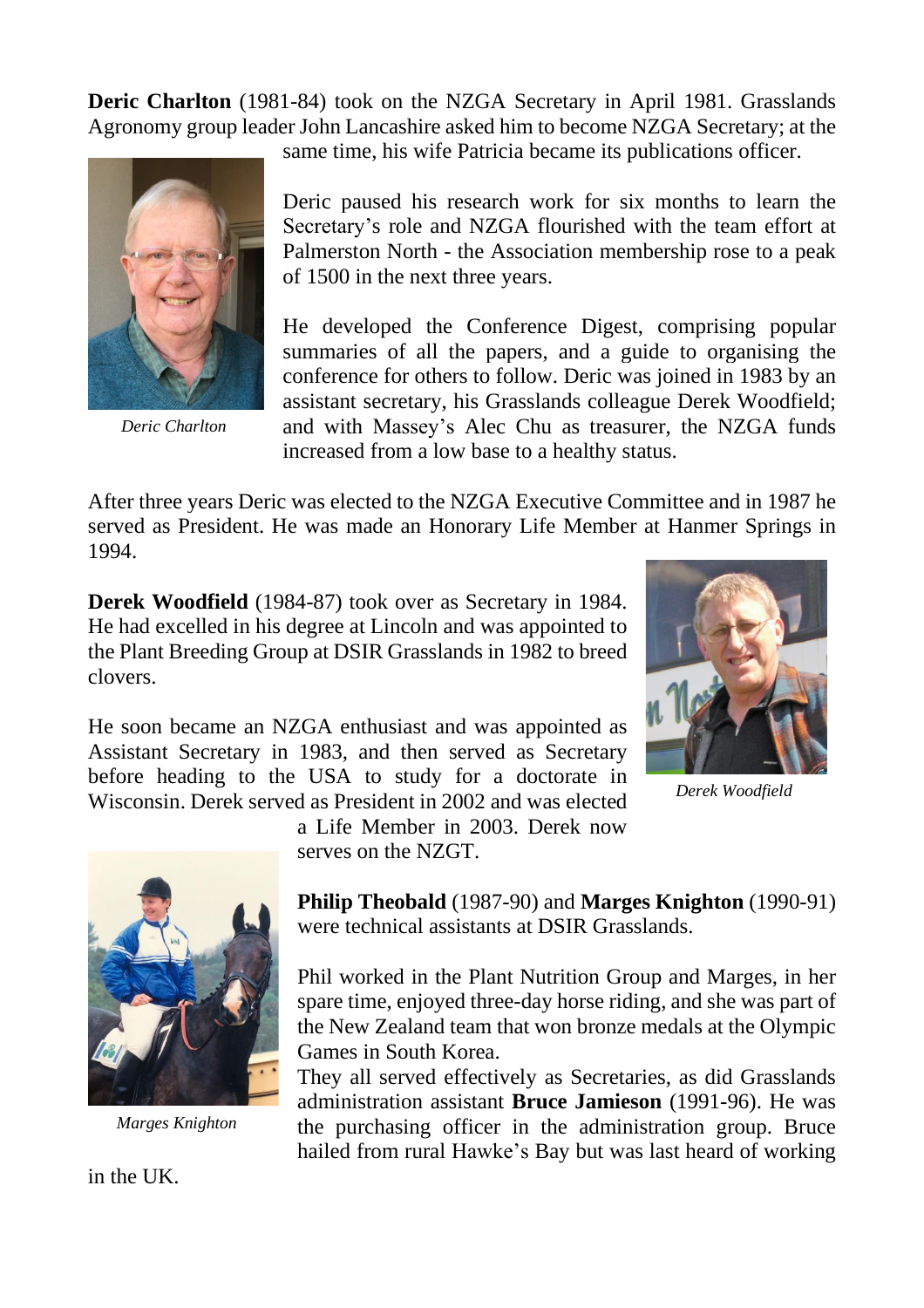AgResearch journalist **Noel Humm** (1996-2001), worked with Deric Charlton on science communication in the new organisation, AgResearch, from its establishment in 1992. Noel had excellent secretarial experience and had led the MAF Poultry Advisory section for some years before it ceased, and was then a journalist at MAFTech's Bachelar House Unit in Palmerston North.

All these people had worked with enthusiasm to ensure that NZGA developed as a thriving organisation, until government policies changed the situation from the 1990s onwards, necessitating adoption of professional administration.



*Mick Calder*

## **The Executive Officers**

**Mick Calder (2001-04)** had a wealth of experience in writing, editing and proof-reading articles and papers relating to agriculture, economics, marketing and business management. He was appointed in 2001 by Colin Brown, Derek Woodfield and Richard Green, following two years of planning by these Executive members to determine the most suitable structure for NZGA's future growth and development.

Mick had over 30 years of experience in the agricultural sector after obtaining a MAgSc in agricultural marketing at Lincoln.

He worked for several farmer organisations and was a director of five meat companies. He was based in Wellington, following in the footsteps of Hazel Foster.

Mick visited, worked and occasionally holidayed in many countries across Europe, North and South America, the Middle East and South East Asia. He wrote countless reports, newsletters and articles for magazines and newspapers. He co-authored 'Meat Acts' a history of the meat industry; this also involved some of the editing activities.

With the presidents, he organised well attended conferences in Greymouth, Palmerston North and Ashburton while working part-time as Executive Officer. Mick is still a selfemployed blog writer working from Marlborough.

#### **Ross White (2005-09)**

Ross joined NZGA as its first full time Executive Officer in 2005, following part-time Executive Officer Mick Calder. The role was established during the leadership of Colin Brown and Richard Green in response to an ever-increasing demand on the Association for a professional model from a growing membership.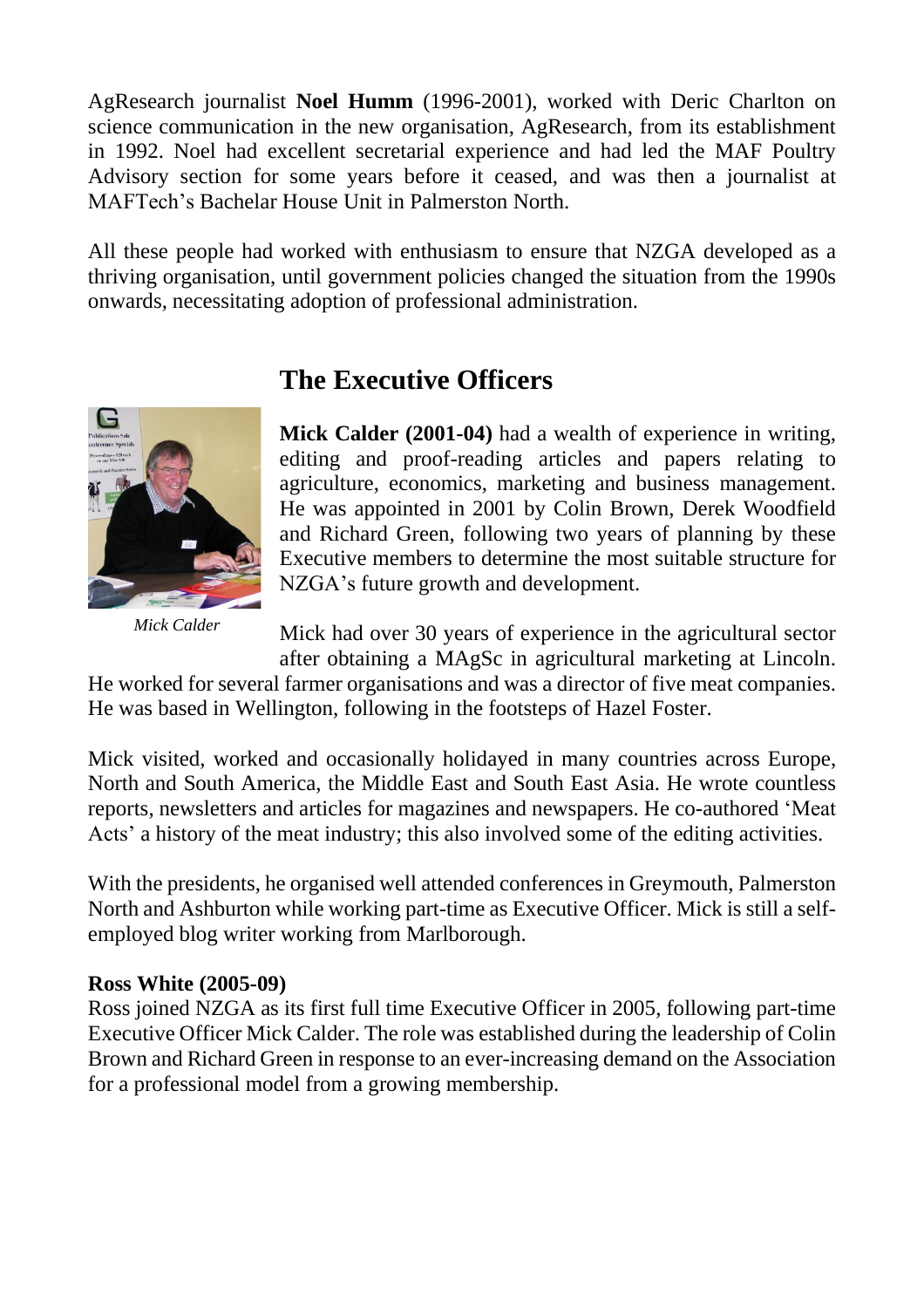

*Ross White*

Ross had a wide and varied career in marketing and management before joining NZGA. He was an articulate, professional advocate for the Association, maintaining the running of the Association through his experiences as a lawyer. His tenure as Executive Officer was cut short by the illness that finally took his life.

An escalation of is Parkinson's Disease symptoms led to his withdrawal from the position of Executive Officer in early 2009, and unfortunately, this was to be his last full-time role. He assisted in the transition and supported Marie with settling in as Executive Officer.

#### **Marie Casey (2009-onwards)**

Marie has been the backbone of NZGA since 2009 - the Association and communication of pastoral agriculture would be in a sorry state, were it not for her as



*Marie Casey*

the Executive Officer.

Marie was born in Blenheim, but grew up and attended school in Christchurch before studying at Lincoln. There she met and got together with David Stevens while he completed his Masters degree, and they've been a productive team (in more ways than one) ever since.

After Lincoln they moved to Gore where David worked for DSIR Grasslands; and Marie worked there seasonally, giving technical assistance to Grasslands and Crop Research divisions that were both based there.

Marie was supported by John Lancashire to complete her Masters degree at Lincoln in 1992, using her trial work from the Gore research station.

Marie and David then moved to North Carolina for three years, enabling David to undertake a doctorate. Marie worked for North Carolina State, managing clover breeding trials undertaken in conjunction with DSIR Grasslands researchers John Hay, John Caradus and Derek Woodfield - a North Carolina State and New Zealand dairy farm system comparison.

During these years Marie and David had a son and daughter - David (an engineer with Fisher & Paykel Appliances); and Caitlin (completing her doctorate at Otago University in computational chemistry).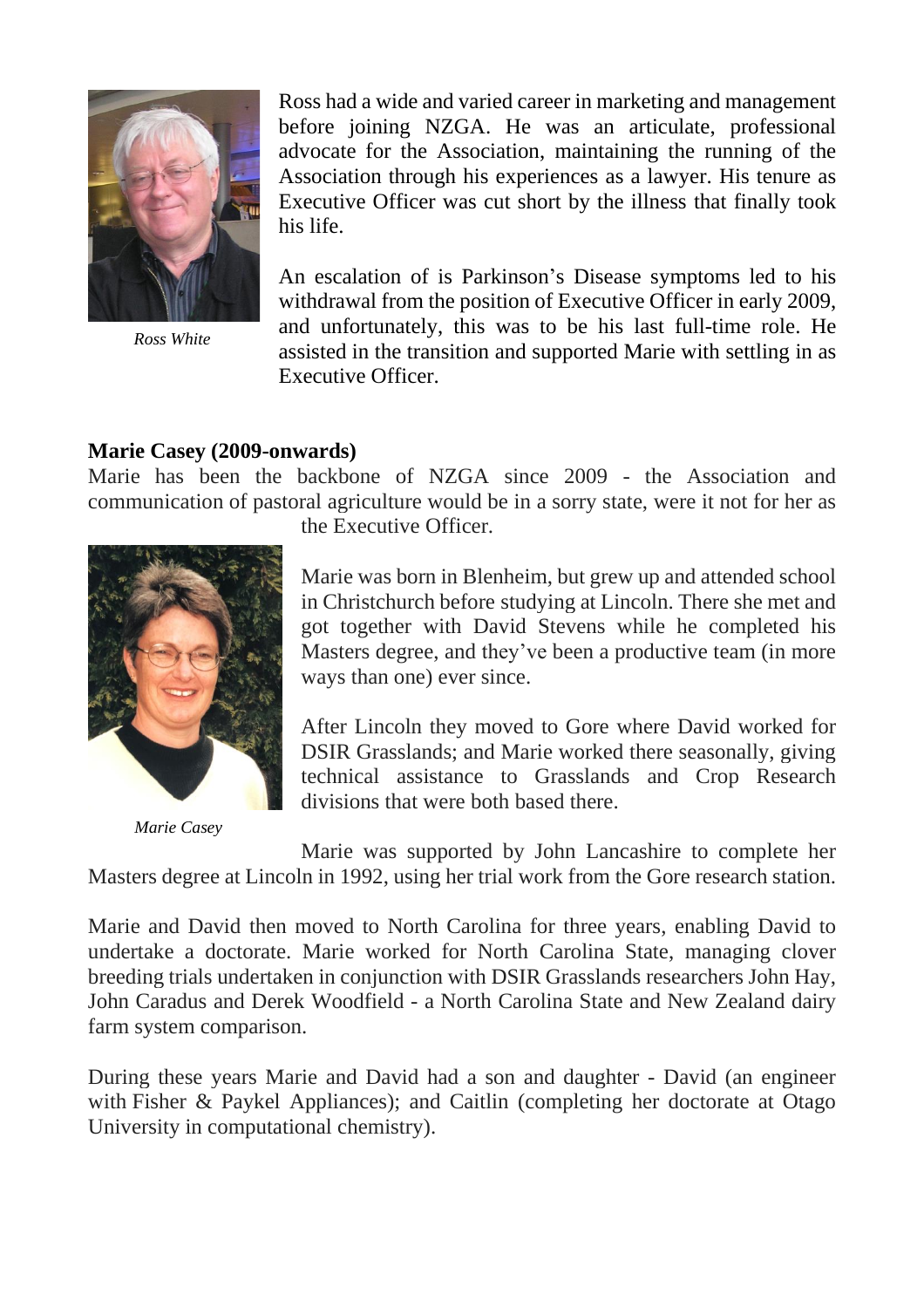Since then, Marie's career has focused on farming systems and agricultural extension design and management. She worked with Agriculture NZ, which was purchased from MAF by Wrightson Ltd, during 1998 to 2005.

She was then the business services manager for Thomas Electronics (2005) Ltd, a business that 2004 NZGA President Colin Brown had bought to give him the background for starting his *Tracmap* fertiliser-spreading software business.

Marie returned to PGG Wrightson when Colin sold Thomas Electronics, as technical consultant working on developing business opportunities for GPS in farm mapping; and then marketing technical support of a do-it-yourself farm mapping package.

However, there's no stopping Marie!

Since 2009 she has been both a consultant and the Executive Officer of NZGA, based in Mosgiel. In both of these roles there is significant emphasis on project management, at the implementation and financial guidance levels.

This role was defined by the NZGA Executive in 2001, as a strategic initiative to shift the NZGA management to a more professional role and allow the Executive to concentrate on the governance of the Association. The professional management of NZGA by the Executive Officer (EO) has been increasingly important in recent years.

In 1992, the Government moved to a more commercial policy and formed the crownowned research institutes. The previous NZGA supporters, such as AgResearch, were unwilling to provide the support they had traditionally given, so the change to professional management was a timely move with Mick Calder's appointment in a part-time role as EO in 2001. The NZGA increased the position in 2005 to a full-time capacity when Ross White came into the role.

Marie stepped into the EO position temporarily in 2009 when Ross White had to resign because of ill-health. Until the policy change in 2001, NZGA had been managed by a series of executive members who had learned "on the hoof" as enthusiastic volunteers appointed by their hierarchy.

Since its formation in 1931 NZGA was run by an ad-hoc organising executive committee. Then in 1955 Mrs Hazel Foster, a secretary in MAF Head Office, Wellington, organised and ran the Association and its conferences. When Hazel Foster eventually retired in the 1970s, Ray Brougham and Watty Watkin saw that DSIR Grasslands provided a secretary and Massey University's Agronomy Department a treasurer, with the remainder of the Executive Committee being elected at the AGM. These people were all "willing volunteers" keen to see NZGA thriving.

So in 2009, Marie Casey, together with NZGA President and Otago farmer/businessman Pat Garden, discovered that the Association was in disarray and in a poor financial situation. They set out to turn it around and with former Thomas Electronics co-owner, Glenis Thomas as finance administrator, they have succeeded.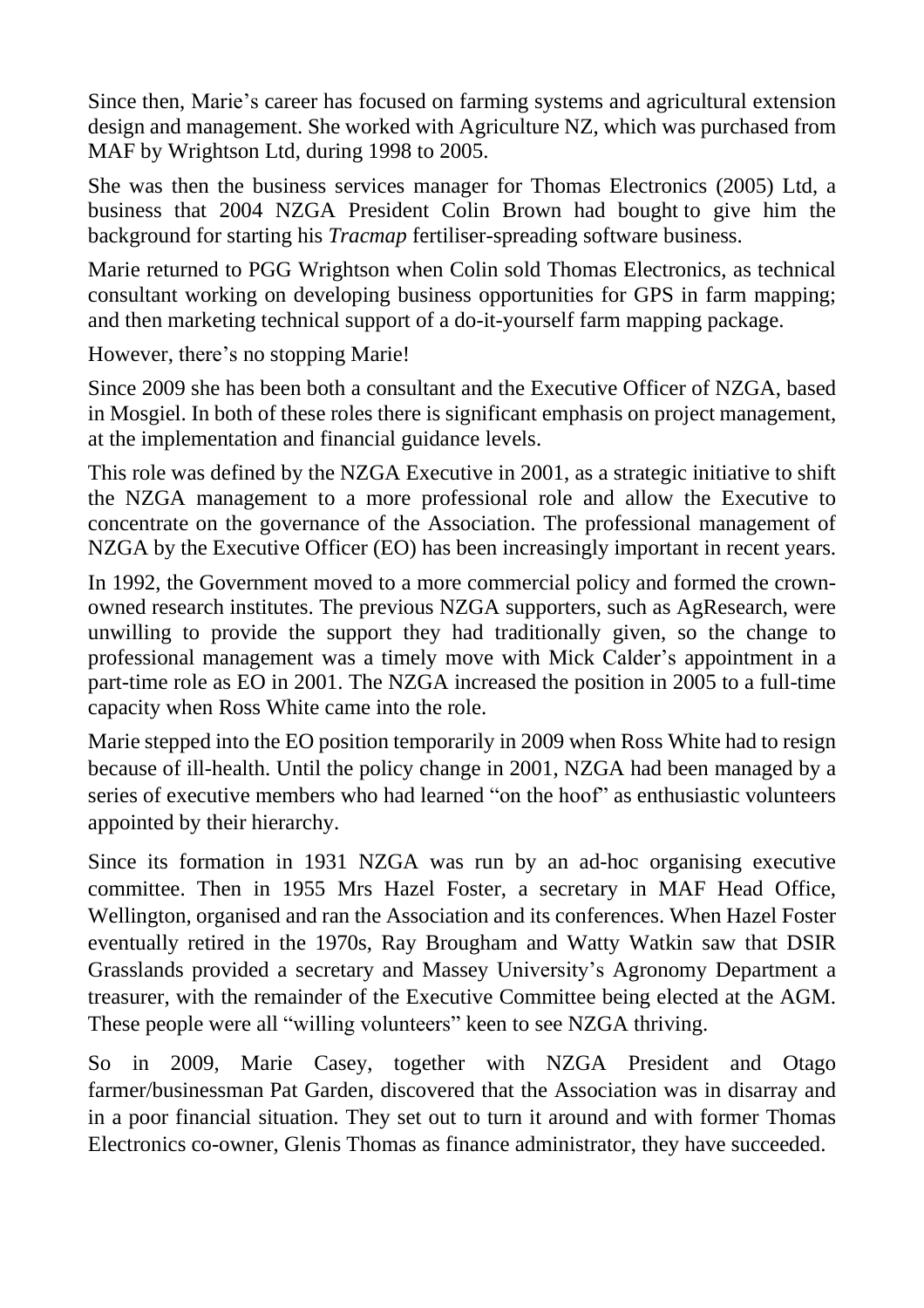Over the last decade Marie has worked with the Presidents and Executive members to achieve a thriving NZGA once more. In 2015 she asked the NZGA Executive to have the role of Executive Officer professionally 'job-sized' and a year later this went through after an independent review.

But wait - there's more!

Marie has also spent 18 years on three different school Boards of Trustees so has developed an excellent understanding of the differing roles of governance and management.

She has also successfully overseen the event management of 13 conferences and 3 symposia. And over this period she has been an author/co-author for ten NZGA papers, including one on the NZGA history.

It's certainly a credit to her - and some far-thinking executive members who decided that NZGA needed professional organisation - that NZGA is still alive and kicking.

## **The Treasurers**

Until 1976 the secretaries had also been treasurers, but when NZGA headquarters was established at Palmerston North, Massey University's Agronomy Department found one of its staff who was willing to be a treasurer. **Murray Hill**, the seed specialist was the first of these officers, but he did the job for only a year.

**Ted Roberts**, who specialised in beekeeping, was the next in the office, until 1980. Ted was a warm and equable personality, but when Secretary Angus Burgess upset the membership cards all over the office floor, Ted just turned around and walked around the Grasslands campus until he had recovered, and then went back to work.

Tragically, Ted's wife was killed as a passenger in a car at the notorious Colyton crossroads near Feilding, and a friend took Ted out to the accident scene, where he saw her in the car.

**Alex Chu** was the next treasurer, and managing money was his strong point. NZGA was in financial straits when he joined me as two recruits to the office and NZGA had to pay for the printing of Volume 41 of the Proceedings (at \$11,000) from a printer that was about to go under, and we only had a bank balance of \$4,000 at the time. However, we discovered excesses of previous Proceedings in the NZGA Store at Grasslands, so had a "fire sale", offering them at five for \$5.00 and that effort raised enough to cover the debt.

Alex then had a subscription increase approved, while I had the next Proceedings volume printed at almost half the previous price by a local printer, but without any loss in quality. From then on, the bank balance increased and we managed so well that the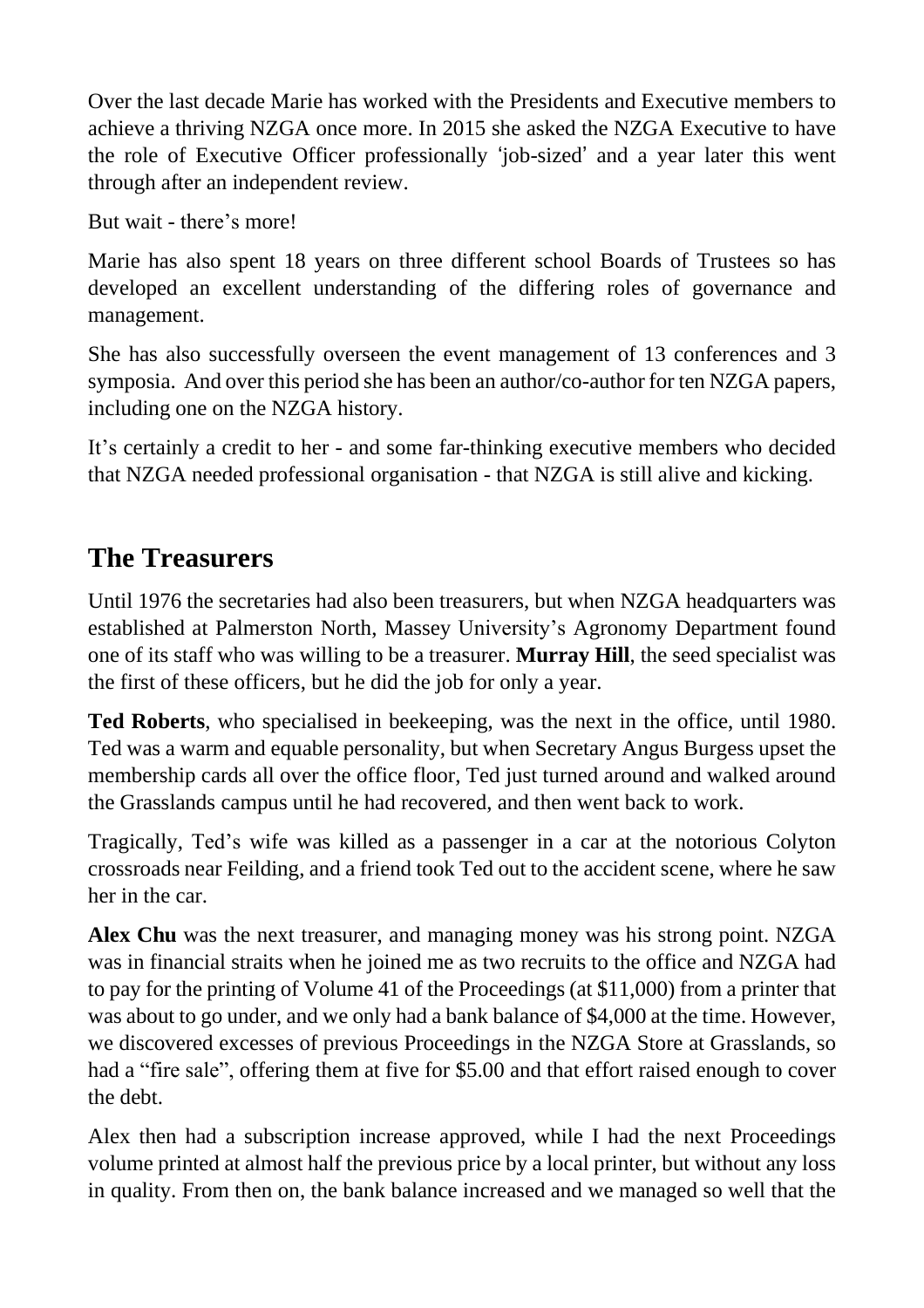next treasurer, **Parry Matthews**, apologised for the appreciative sum in the bank, although as retiring secretary, I was content that NZGA was in good financial health.

Parry Matthews continued his three-year period of duty, and then in 1984 handed over



*Cory Matthew*

to the laconic **Peter Kemp**, a New South Welshman. Peter continued successfully in the treasurer's role and was succeeded by **Cory Matthew** in 1994. I knew Cory from the years he worked at Grasslands, eventually crossing the road to join John Hodgson in Massey Plant Science.

Cory continued until 2001, and his colleague **Ian Valentine** then served as treasurer until 1998. Ian had come to Massey from Victoria, so the trans-Tasman connection continued. Ian served as treasurer, working with part-time executive officer Mick Calder until he retired back to Australia, and Ross White, the full-time Executive Officer began in

2005

## **The Editors**

The first Editor was appointed in 1968, probably by Ray Brougham, who had his long-time colleague **Bill Thurston** take on the same position at DSIR Grasslands.

Bill was an effective editor who organised spontaneous editorial committees among the staff for almost every science paper that went out from the Division.

Once it had been edited, the paper went to the section leader and thence to the director, Ray Brougham, for final approval before being mailed away to the relevant journal. DSIR had its own journals in Wellington for publishing the science.

Bill Thurston knew enough researchers and others in NZGA to use them as referees, and he started a tight regime that ensured only real results were published. Thus began

an effective procedure that has persisted over the years in the NZGA Proceedings.

Ten years later, when Bill retired, Grasslands pasture ecologist **John Brock** became NZGA editor. John was another experienced scientist who had published and presented papers at the conferences, so he followed in Bill Thurston's footsteps until 1985.



*Bill Thurston*



*John Brock*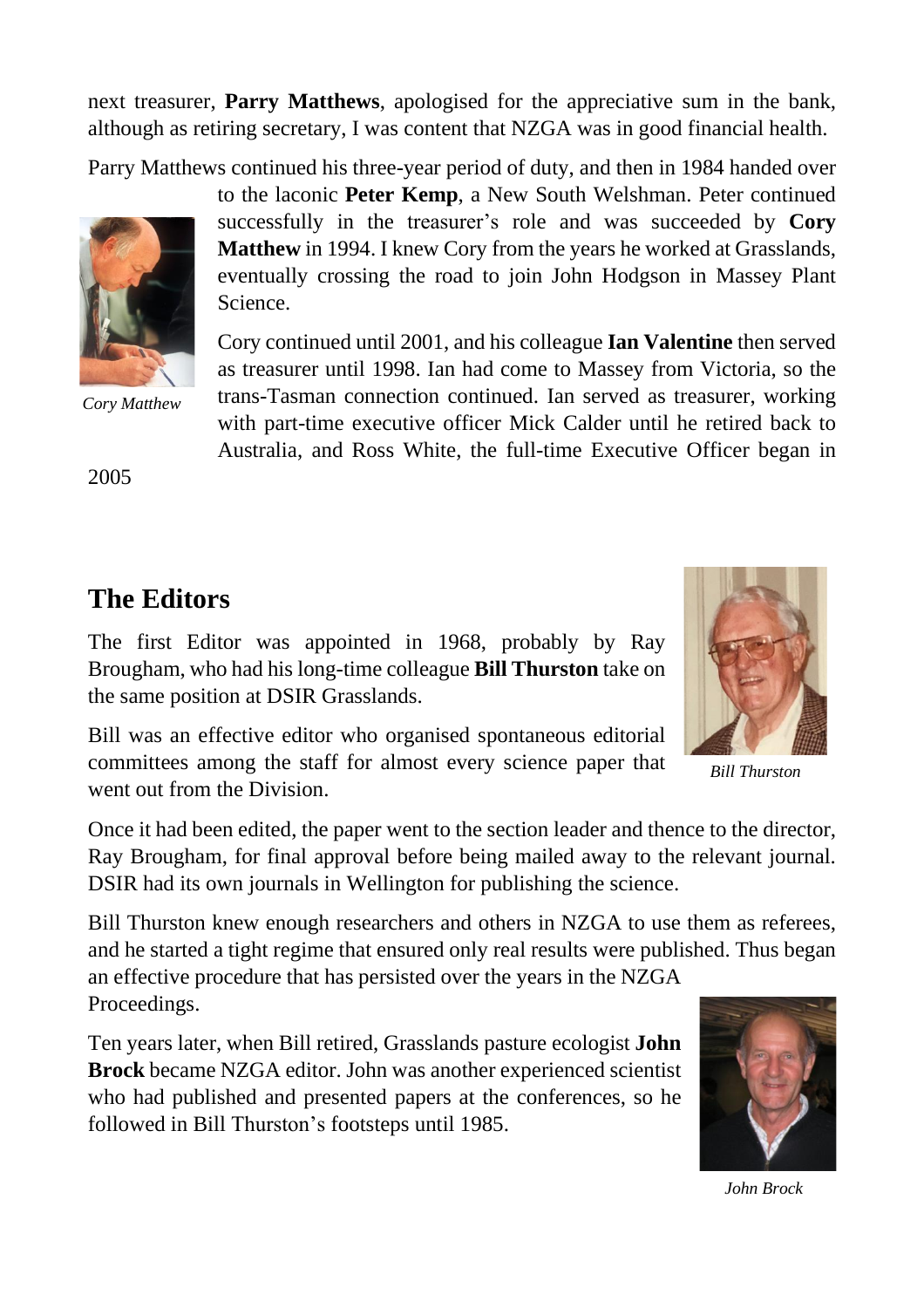Former All-Black **Robert Burgess**, who worked on the developing science funding bidding process at Grasslands, then became editor for two years, until 1987.

Bill Thurston's position had been filled by the reserved **Michael Baker**, who Ray



*Mike Baker*

Brougham had discovered in the Wellington DSIR publishing department. Mike quietly worked on NZGA papers, having them refereed by NZGA members selected for their particular expertise, and retired in 1998 when restructuring was affecting staff at AgResearch.

Entomologist-clover breeder **Chris Mercer**, who was selecting white clover for nematode tolerance at Grasslands, became editor in 1998, followed by soil scientist **Jeff Morton** in 2002.

**Dr Alison Popay**, who has studied the grass endophyte fungus in recent decades, based at





*Jeff Morton*

**Dr Errol Thom**, DairyNZ scientist for many years, assumed the role



*Errol Thom*

for the first time in 2009-11 and then again in 2016- 18. In between, an editor who had been in MAFTech at Levin, David Swain, was NZGA Editor during 2012-15 until he retired to Australia.

Throughout all these years, the only two problems I ever heard that were encountered, were from one researcher who reported selected results from different trials and tried to combine them as one outcome. That person soon left the industry.

Mike Baker went on to be Editor for the impressive International Grassland Congress Proceedings, from 1999 until 2004. Sadly Mike died suddenly after having a massive heart attack at his home.

### **Many More Volunteers…**

In the past 90 years there have been many more enthusiasts who believed in NZGA and what it was doing to help communication of new ideas and resolving the problems of livestock farming.

It is impossible to list them all but their invaluable assistance during the year and at the conferences is of immeasurable value.

We acknowledge, for example, those who served on the Local Organising Committees over the decades, managed the venue and visual equipment that enable researchers and others to illustrate their presentations, usually without any flaws.